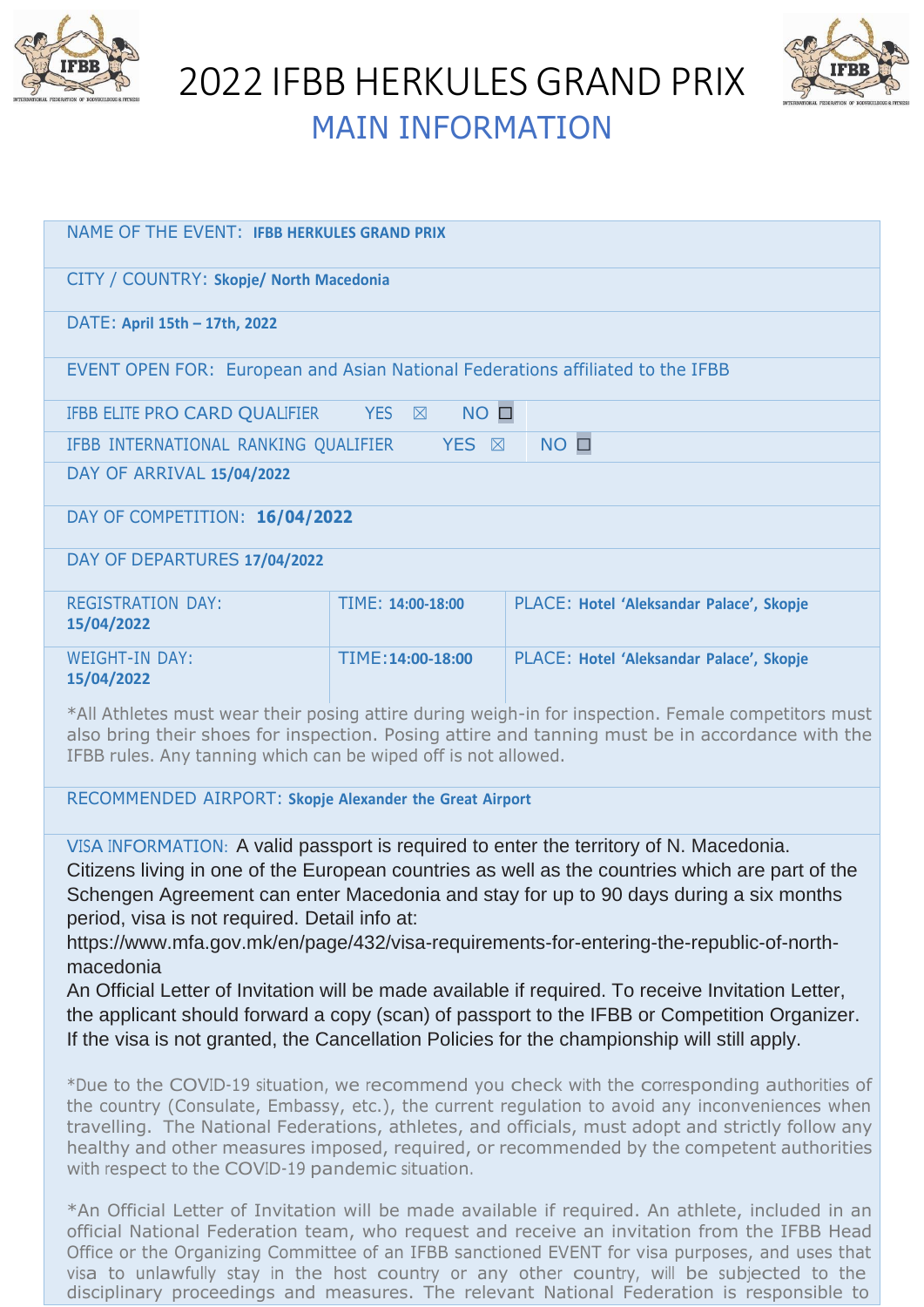carefully control the proper, legal use of the visa by his/her athlete and it will be subjected to a fine and/or a suspension, in case of any misuse and/or unlawful utilization of the same visa.

VENUE: Hotel 'Aleksandar Palace', Skopje, Prohor Pcinjski, Skopje 1000

## HOTEL INFORMATION

RECOMMENDED HOTEL: Hotel 'Aleksandar Palace', Skopje, Prohor Pcinjski, Skopje 1000

## REGISTRATION FEE:

Each athlete must pay the IFBB registration fee of **200 € (EUROS)** each.

Registration fee for athletes to enter this competition must be paid in advance by credit/debit card or PayPal at [http://www.ifbb.com/competition-registration.](http://www.ifbb.com/competition-registration) Please add your name during online payment and bring a copy of your payment confirmation to the registration. Payments at arrival shall have an extra charge of 50**€ (EUROS)** .

### CROSSOVERS: **100 € (EUROS) per each of additional categories**

#### DEADLINE FOR ONLINE PAYMENT: **05/04/2022**

\*Participating athletes must be recommended by their National Federation by sending the Final Entry Form with their names directly to the Organizing Committee, to the IFBB Technical Committee and IFBB Head Office in Madrid.

The final decision to allow an athlete to compete in this EVENT rests with the IFBB.

\*It is also the FULL OBLIGATION AND RESPONSIBILITY of a National Federation to MONITOR ALL THE ATHLETES affiliated to this National Federation who are fulfilling a period of ineligibility due to Anti-Doping Rule Violation or any Disciplinary case, to make sure these athletes WILL NOT REGISTER/COMPETE/OR PARTICIPATE IN ANY CAPACITY in any EVENT either at National or International level, Official or Invitational.

\*All athletes will have to present their Passports and IFBB International Cards at the Registration. Any athlete who has not yet purchased or renewed his/her IFBB International Card will have to buy one at registration. IFBB Cards are **35 € (EUROS)** and are mandatory.

\*All posing music must be on an USB drive only. The posing music in the MP3 format must also be the only file on USB. Each competitor must affix his/her name on the USB for easy identification. The use of profane, vulgar, and offensive language is strictly prohibited in the posing music.

| <b>CATEGORIES:</b>                 |                                       |
|------------------------------------|---------------------------------------|
| JUNIORS (16 - 20 YEARS OLD)        | - MEN CLASSIC PHYSIQUE*: UP TO 175 CM |
| - MEN BODYBUILDING: OPEN           | - MEN CLASSIC PHYSIQUE*: OVER 175 CM  |
| - MEN'S PHYSIQUE: OPEN             | - MEN CLASSIC PHYSIQUE: OVERALL       |
| - WOMEN BIKINI: OPEN               | - MEN'S PHYSIQUE: UP TO 173 CM        |
| JUNIORS (21 - 23 YEARS OLD)        | - MEN'S PHYSIQUE: UP TO 179 CM        |
| - MEN BODYBUILDING: OPEN           | - MEN'S PHYSIQUE: OVER 179 CM         |
| - MEN'S PHYSIQUE: OPEN             | - MEN'S PHYSIQUE: OVERALL             |
| - WOMEN BIKINI: OPEN               | - MUSCULAR MEN'S PHYSIQUE: OPEN       |
| - WOMEN WELLNESS: OPEN             |                                       |
| MEN MASTERS (40 YEARS & OVER)      | - WOMEN PHYSIQUE: OPEN                |
| - MEN BODYBUILDING 40-49 yrs: OPEN | - WOMEN BODYFITNESS: OPEN             |
| - MEN BODYBUILDING >50 yrs: OPEN   | - WOMEN BIKINI: UP TO 164 CM          |
| - MASTER MEN BODYBUILDING: OVERALL | - WOMEN BIKINI: UP TO 169 CM          |
| - MEN CLASSIC BODYBUILDING*: OPEN  | - WOMEN BIKINI: OVER 169 CM           |
| - MEN'S PHYSIQUE 40-49 yrs*: OPEN  | - WOMEN BIKINI: OVERALL               |
| - MEN'S PHYSIQUE >50 yrs*: OPEN    | - WOMEN WELLNESS: UP TO 163 CM        |
| - MASTER MEN'S PHYSIQUE: OVERALL   | - WOMEN WELLNESS: OVER 163 CM         |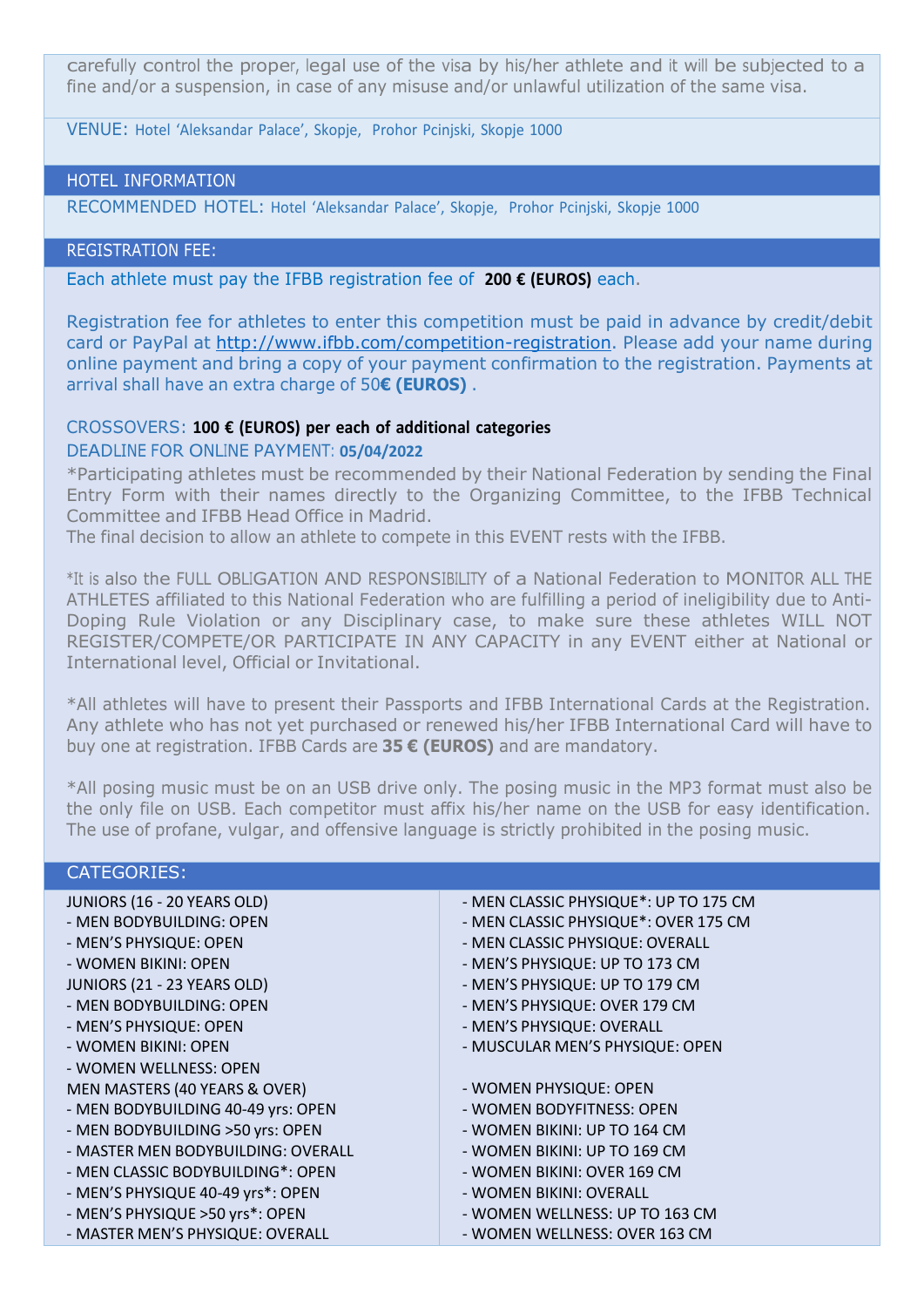# WOMEN MASTERS (35 YEARS & OVER)

- WOMEN BODYFITNESS: OPEN
- WOMEN BIKINI: OPEN

#### SENIORS (MEN & WOMEN)

- MEN BODYBUILDING: UP TO 70 KG
- MEN BODYBUILDING: UP TO 80 KG
- MEN BODYBUILDING: UP TO 90 KG
- MEN BODYBUILDING: OVER 90 KG
- MEN BODYBUILDING: OVERALL
- MEN CLASSIC BODYBUILDING\*: UP TO 175 CM
- MEN CLASSIC BODYBUILDING\*: OVER 175 CM
- MEN CLASSIC BODYBUILDING: OVERALL

- WOMEN WELLNESS: OVERALL - WOMEN FIT-MODEL: OPEN

- FIT-PAIRS: OPEN

\*- Categories with weight / height limitsPOSSIBLE CROSSOVERS: Classic Bodybuilding - Classic Physique - Bodybuilding; Women's Bikini – Women's Fit-Model; Women's Wellness – Women's Fit-Model.Also Junior and Masters in senior classes.

## AWARDS:

Top three athletes in each category will be awarded with medals.

Top 5 athletes in the senior categories will be awarded points (Level 2) to the 2022 **IFBB World Ranking,** according to the World Ranking Rules.

Top six athletes in each category will be awarded with a Certificate of Excellence and trophies. Overall winner will have a trophy.

#### IFBB ELITE PRO CARDS:

**A total of 12 IFBB Elite Pro Cards will be awarded to the winners as follows:** DISTRIBUTION

- Men Bodybuilding Overall 1 for the winner
- Men Classic Bodybuilding Overall 1 for the the winner
- Men's Physique Overall – top 2 in the overall
- Women's Physique 1 for the winner
- Women's Bodyfitness 1 for the winner
- Women's Bikini Overall – top 2 in the overall
- Women Wellness overall 1 for the winner
- Women Master Bikini 1 for the winner
- Women Master Bodyfitness 1 for the winner
- Master Men Bodybuilding 1 for the overall winner

### \*REGISTRATION DEADLINE

Note, please, that each National Federation wishing to participate in this competition must have paid the IFBB (EUR €500) and EBFF (EUR €300) affiliation fee for 2022. Otherwise, this Federation will not be allowed to participate. According to the IFBB Constitution, Art. 17, this fees should be paid in January of each year.

# PRELIMINARY ENTRY FORM:**28/03/2022** FINAL ENTRY FORM:**04/04/2022**

# CAMERA/VIDEO TAPE EQUIPMENT

Cameras and/or video tape equipment shall be strictly prohibited in the backstage and/or dressing room areas except when used by the IFBB authorized media person and, in any EVENT, these devices shall be strictly prohibited in the dressing room area.

## GREEN CARDS

Green cards are used to limit access to the weigh-in and backstage area during the prejudging& finals. They will be distributed at the judges/team managers meetings as follows:

• Five (5) or more athletes – two (2) green cards. • Less than (5) athletes – one (1) green card.

EXTRA GREEN CARDS: **YES** ☒ **NO** ☐ **N/A** ☐ PRICE: **25 € (EUROS)** each.